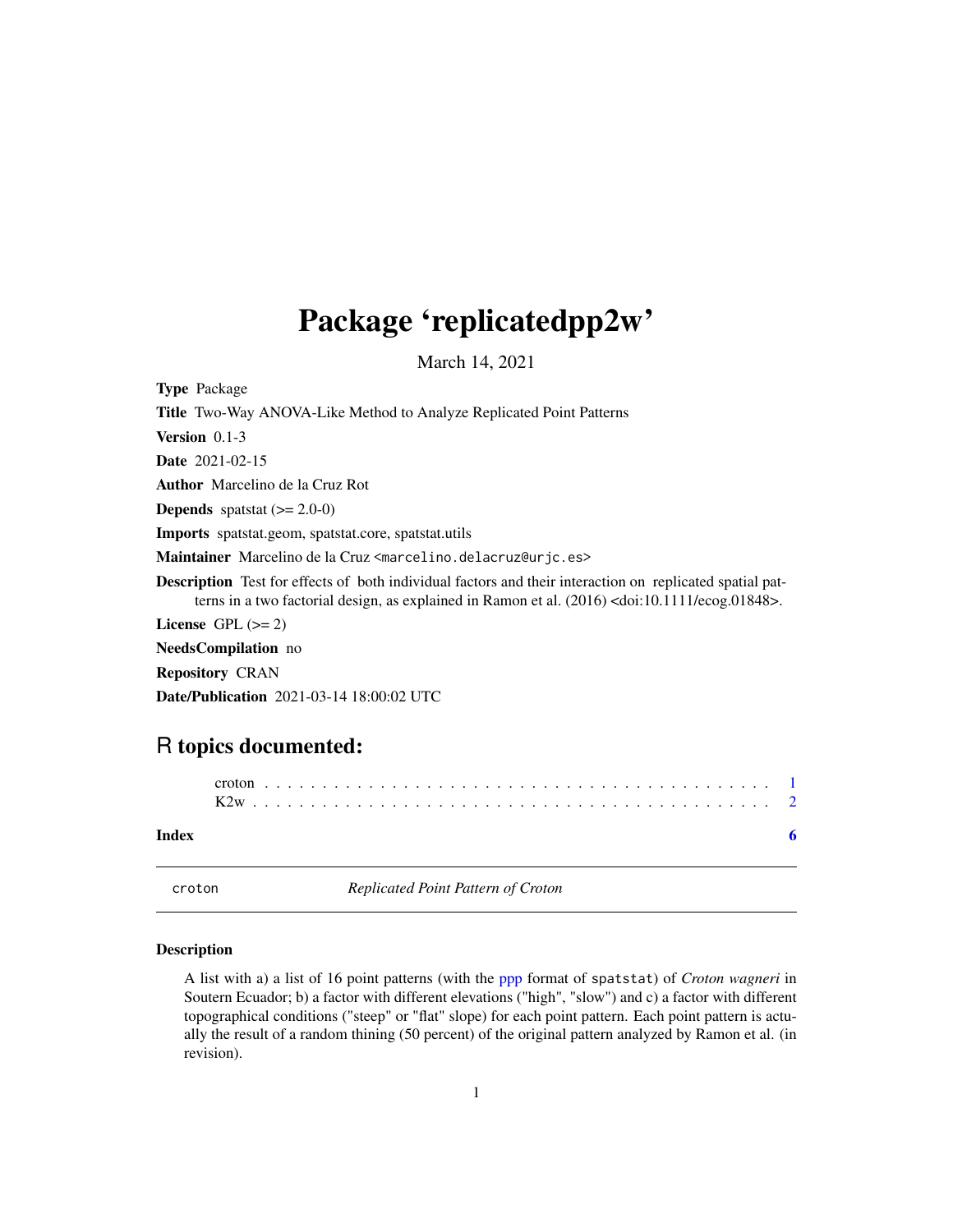#### <span id="page-1-0"></span>Usage

data("croton")

#### References

Ramon, P., De la Cruz, M., Chacon-Labella, J. & Escudero, A. (in revision). A new two-way ANOVA-like method for analyzing replicated point patterns in ecology.

#### Examples

data(croton)

K2w *Two-Way ANOVA-Like Method to Analyze Replicated Point Patterns*

#### Description

Test for effects of both individual factors and their interaction on replicated spatial patterns in a two factorial design.

#### Usage

```
K2w(pplist = NULL, dataKijk = NULL, nijk = NULL, r, r0 = NULL, rmax = NULL,
        tratA, tratB = NULL, wt = NULL, nsim = 999, correction = "trans", ...)
## S3 method for class 'k2w'
print(x, \ldots)## S3 method for class 'k2w'
plot(x, trat=NULL, ..., lty = NULL, col = NULL,
    lwd = NULL, xlim = NULL, ylim = NULL, xlab = NULL, ylab = NULL,
     legend = TRUE, legendpos = "topleft", fun="L", main=NULL)
```
#### Arguments

| pplist       | A list of point patterns with the ppp format of <b>spatstat</b> . This argument os alter-<br>native to dataKijk.                                                                                        |
|--------------|---------------------------------------------------------------------------------------------------------------------------------------------------------------------------------------------------------|
| dataKijk     | A data. frame with the K-functions (in columns) of each of the replicated point<br>patterns. This argument os alternative to pplist.                                                                    |
| nijk         | A vector with the number of points in each of the replicated point patterns.                                                                                                                            |
| $\mathsf{r}$ | Vector of values for the argument r at which the K functions have been or should<br>be evaluated. If the K functions are to be computed (i.e., if dataKijk is NULL),<br>first element of r should be 0. |
| r0           | Minimum r value for which $K(r)$ estimates will be employed to compute BTSS.                                                                                                                            |
| rmax         | Maximum r value for which $K(r)$ estimates will be employed to compute BTSS.                                                                                                                            |
| tratA        | A factor asigning the levels of the first factor to each point pattern replicate.                                                                                                                       |
| tratB        | A factor asigning the levels of the second factor to each point pattern replicate.                                                                                                                      |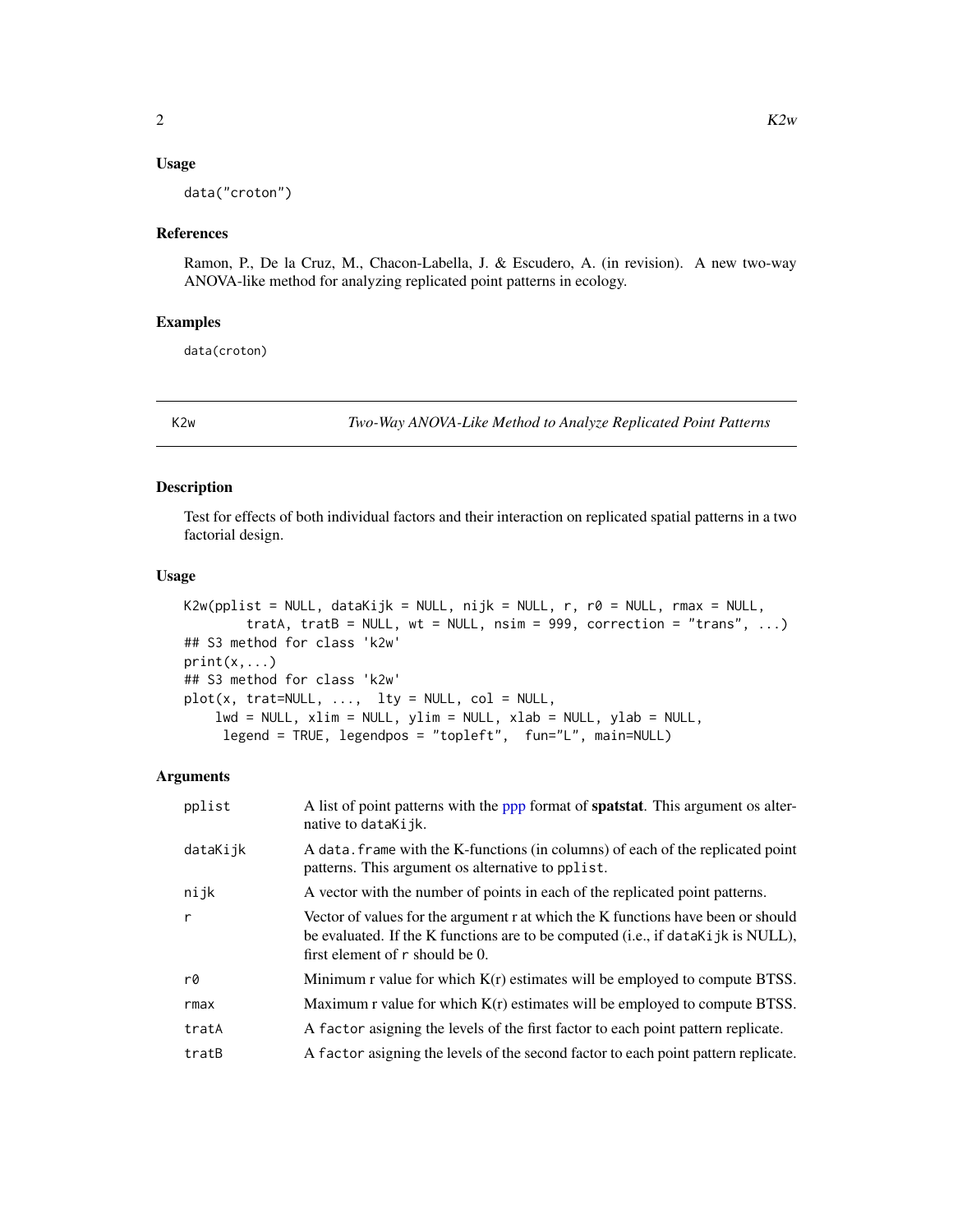<span id="page-2-0"></span>

| wt         | A weighting function employed to compute the BTSS. It can be either an R<br>expression, a vector (with length(wt) == length(r)) or a single value (i.e.,<br>same weight for all distances). By default, K2w will use wt=r^-2.                                                                                                                                                                                                                                                                                                                                          |
|------------|------------------------------------------------------------------------------------------------------------------------------------------------------------------------------------------------------------------------------------------------------------------------------------------------------------------------------------------------------------------------------------------------------------------------------------------------------------------------------------------------------------------------------------------------------------------------|
| nsim       | Number of resamples to estimate the sampling distribution of the BTSS statistic.                                                                                                                                                                                                                                                                                                                                                                                                                                                                                       |
| correction | Any selection of the options "border", "bord.modif", "isotropic", "Ripley", "trans-<br>late", "translation", "none" or "best". It specifies the edge correction to be ap-<br>plied if K functions should be computed.                                                                                                                                                                                                                                                                                                                                                  |
| .          | Additional arguments for Kest function of spatstat (only applies if K functions<br>should be computed) or additional graphical arguments for the matplot function.                                                                                                                                                                                                                                                                                                                                                                                                     |
| x          | an object of class k2w.                                                                                                                                                                                                                                                                                                                                                                                                                                                                                                                                                |
| trat       | (optional) Factor employed to compute the averaged K functions that will be<br>ploted. By default, plot.k2w plots averaged functions for the interaction (i.e.,<br>for combination of levels of factors) if two factors have been employed in the<br>analysis or for the levels of the unique factor employed (in the case of one-way<br>analysis). To select some specific display, use one of these: "tratA" (for the<br>levels of the first factor), "tratB" (for the levels of the second factor) or "tratAB"<br>(for the combinations of levels of both factors). |
| $1$ ty     | (optional) numeric vector of values of the graphical parameter 1ty controlling<br>the line type of each plot.                                                                                                                                                                                                                                                                                                                                                                                                                                                          |
| col        | (optional) numeric vector of values of the graphical parameter col controlling<br>the colour of each K function.                                                                                                                                                                                                                                                                                                                                                                                                                                                       |
| lwd        | (optional) numeric vector of values of the graphical parameter 1wd controlling<br>the line width of each plot.                                                                                                                                                                                                                                                                                                                                                                                                                                                         |
| xlim       | (optional) range of x axis.                                                                                                                                                                                                                                                                                                                                                                                                                                                                                                                                            |
| ylim       | (optional) range of y axis.                                                                                                                                                                                                                                                                                                                                                                                                                                                                                                                                            |
| xlab       | (optional) label for x axis.                                                                                                                                                                                                                                                                                                                                                                                                                                                                                                                                           |
| ylab       | (optional) label for y axis.                                                                                                                                                                                                                                                                                                                                                                                                                                                                                                                                           |
| legend     | Logical flag or NULL. If legend=TRUE, the algorithm plots a legend in the top left<br>corner of the plot, explaining the meaning of the different line types and colours.                                                                                                                                                                                                                                                                                                                                                                                              |
| legendpos  | The position of the legend. Either a character string keyword (see legend for<br>keyword options) or a pair of coordinates in the format $list(x, y)$ .                                                                                                                                                                                                                                                                                                                                                                                                                |
| fun        | One of "K" or "L" to select the function to be displayed. By default, $L(r)$ =<br>sqrt $(K(r)/pi)$ -r would be ploted.                                                                                                                                                                                                                                                                                                                                                                                                                                                 |
| main       | text to display as the title of the plot. By default, the name of the k2w object<br>would be shown.                                                                                                                                                                                                                                                                                                                                                                                                                                                                    |

#### Details

This function implements a extension of the non-parametric one-way ANOVA-like method of Diggle et al. (1991) to the two-way case, and particularly to test the effects of the interaction of two factors on the spatial structure of replicated point patterns. From a set of K functions, it generates weighted averaged K functions for each level and combinations of levels of the factors and computes a statistic analogous to a *between-treatment sum of squares* (BTSS) in clasical ANOVA. More details are available in Ramon et al. (in revision).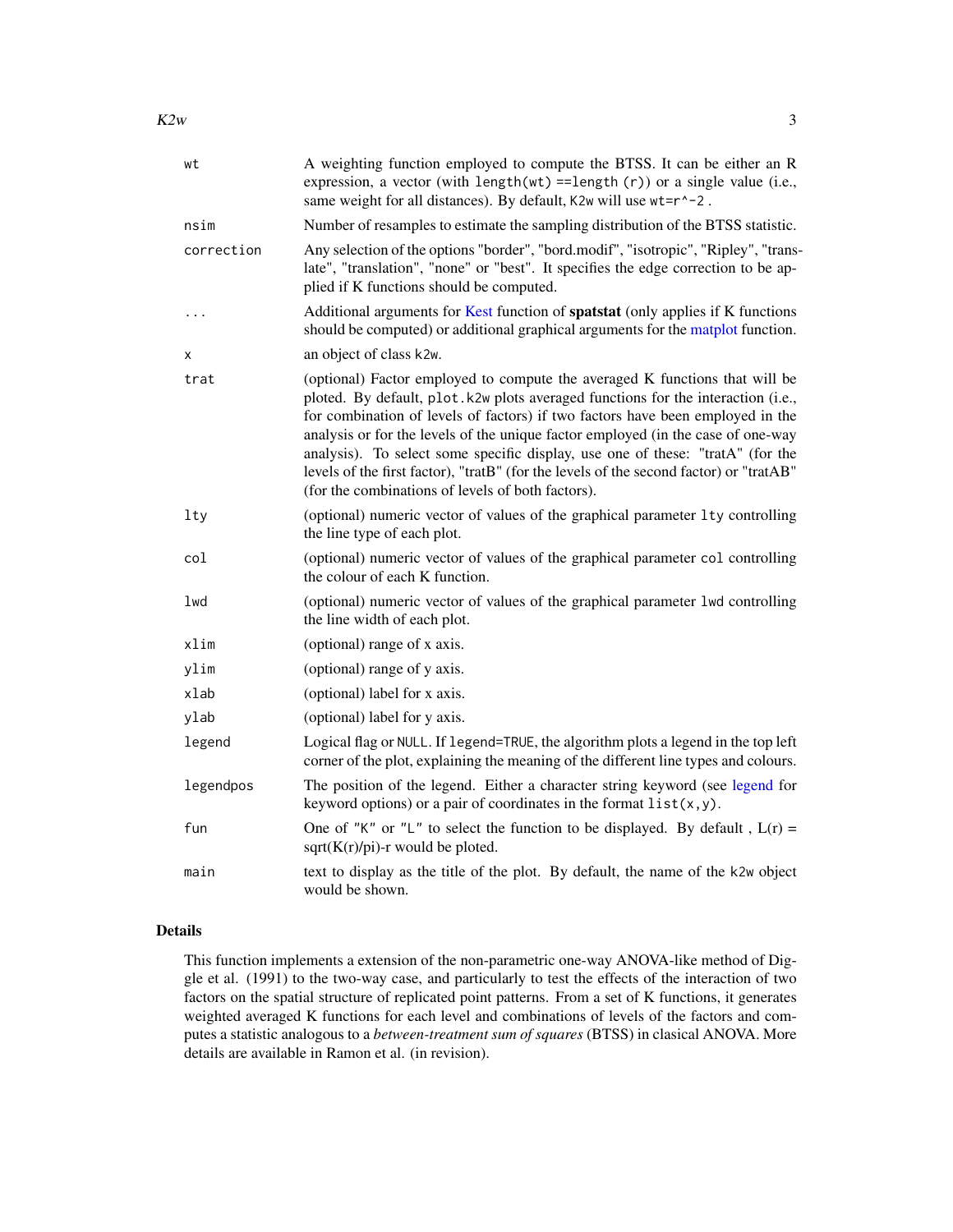#### Value

K2w returns an object of class k2w. Basically, a list with components:

| btss.i      | Between treatment sum of squares (BTSS) for factor A.                                                                                                  |
|-------------|--------------------------------------------------------------------------------------------------------------------------------------------------------|
| btss.j      | BTSS for factor B.                                                                                                                                     |
| btss.ij     | BTSS for the interaction of factors A and B.                                                                                                           |
| btss.i.res  | Resampled distribution of the BTSS statistic for factor A.                                                                                             |
| btss.j.res  | Resampled distribution of BTSS for factor B.                                                                                                           |
| btss.ij.res | Resampled distribution of BTSS for the interaction of factors A and B.                                                                                 |
| KrepA       | Weighted average of the replicated K functions for each level of factor A.                                                                             |
| KrepB       | Weighted average of the replicated K functions for each level of factor B.                                                                             |
| KrepAB      | Weighted average of the replicated K functions for each combination of levels<br>of factors A and B.                                                   |
| K0i         | Global weighted average (i.e., all K fucntions averaged together).                                                                                     |
| K0j         | Global weighted average (i.e., all K fucntions averaged together).                                                                                     |
| K0ij        | Global weighted average (i.e., all K fucntions averaged together).                                                                                     |
| Rik         | Data frame with the residual functions for factor A.                                                                                                   |
| Rjk         | Data.frame with the residual functions for factor B.                                                                                                   |
| Rijk        | Data frame with the residual functions for the interaction of factors A and B.                                                                         |
| nsumA       | Total number of points among the replicates in each level of factor A.                                                                                 |
| nsumB       | Total number of points among the replicates in each level of factor B.                                                                                 |
| nsumAB      | Total number of points among the replicates in each combinatipon of levels of<br>factors A and B.                                                      |
| wt          | Weighting function employed to compute the BTSS.                                                                                                       |
| tratA       | Factor A.                                                                                                                                              |
| tratB       | Factor B.                                                                                                                                              |
| tratAB      | Factor with the combination of levels of A and B.                                                                                                      |
| dataKijk    | Data.frame with the empirical, replicated, K-functions.                                                                                                |
| nijk        | Vector with the number of points in each replicate.                                                                                                    |
| r           | Vector of r distances at which K functions are estimated.                                                                                              |
| r0          | Minimum r value for which K values have been employed to compute BTSS.                                                                                 |
| KA.res      | Data.frame with the weighted average of replicated K functions for each level<br>of factor A, for each of the nsim resamples.                          |
| KB.res      | Data.frame with the weighted average of replicated K functions for each level<br>of factor B, for each of the nsim resamples.                          |
| KAB.res     | Data.frame with the weighted average of replicated K functions for each combi-<br>nation of levels of factors A and B, for each of the nsim resamples. |
| nameA       | name of the R object with factor A.                                                                                                                    |
| nameB       | name of the R object with factor B.                                                                                                                    |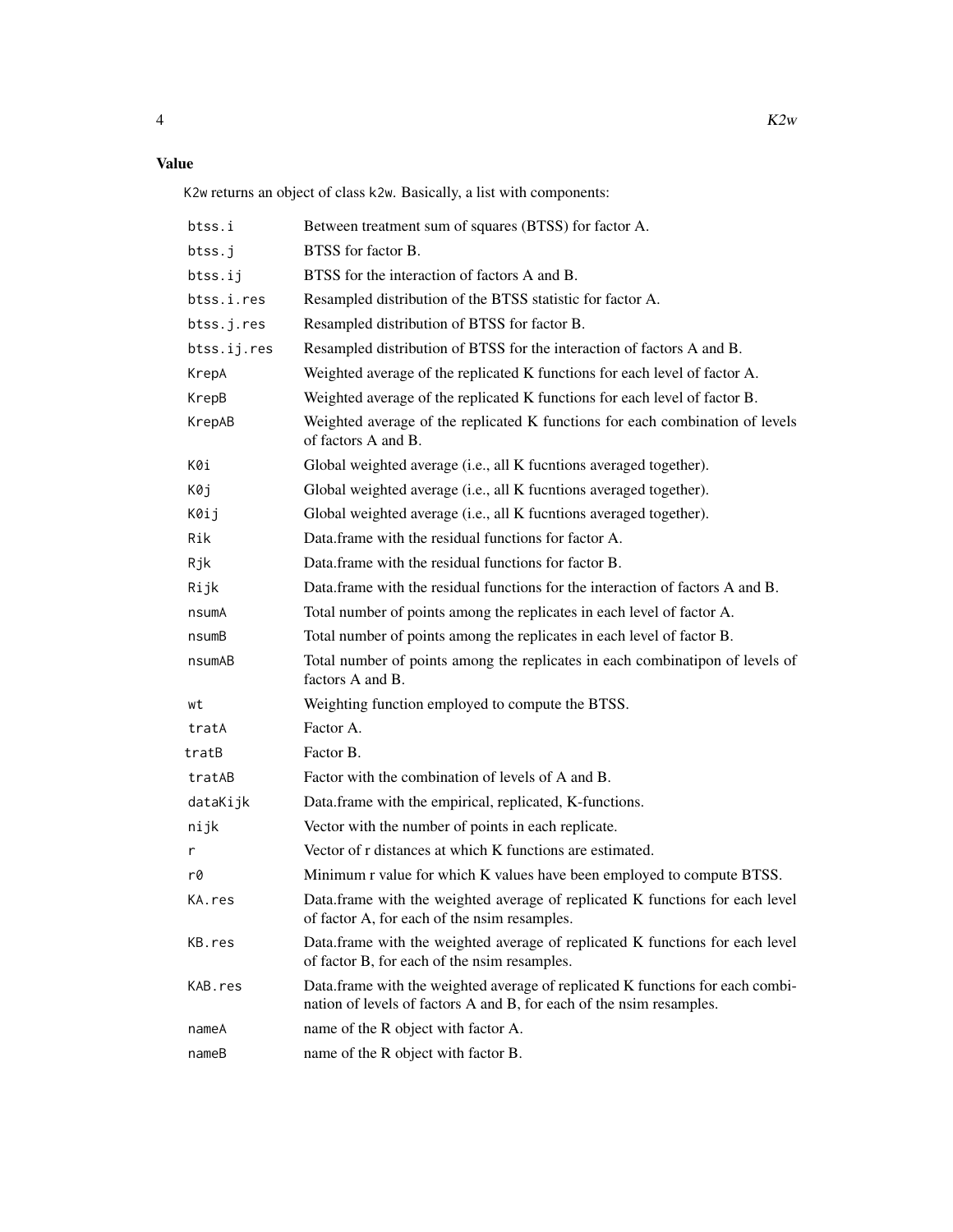$K2w$  5

#### Author(s)

Marcelino de la Cruz

#### References

Diggle, P.J., Nicholas, L. & Benes, F.M. (1991) Analysis of Variance for Replicated Spatial Point Patterns in Clinical Neuroanatomy. *Journal of the American Statistical Association*, 86: 618-625.

Ramon, P., De la Cruz, M., Chacon-Labella, J. & Escudero, A. (2016). A new two-way ANOVAlike method for analyzing replicated point patterns in ecology. *Ecography*, 39:1109-1117. doi: [10.111](https://doi.org/10.1111/ecog.01848)1/ [ecog.01848.](https://doi.org/10.1111/ecog.01848)

#### Examples

```
# Get the data
data(croton)
croton.2w <- K2w(pplist=croton$list.ppp, r=seq(0,8, by=0.1),
               tratA=croton$elevation, tratB=croton$slope, nsim=99)
croton.2w
```
plot(croton.2w)

plot(croton.2w, "tratB")